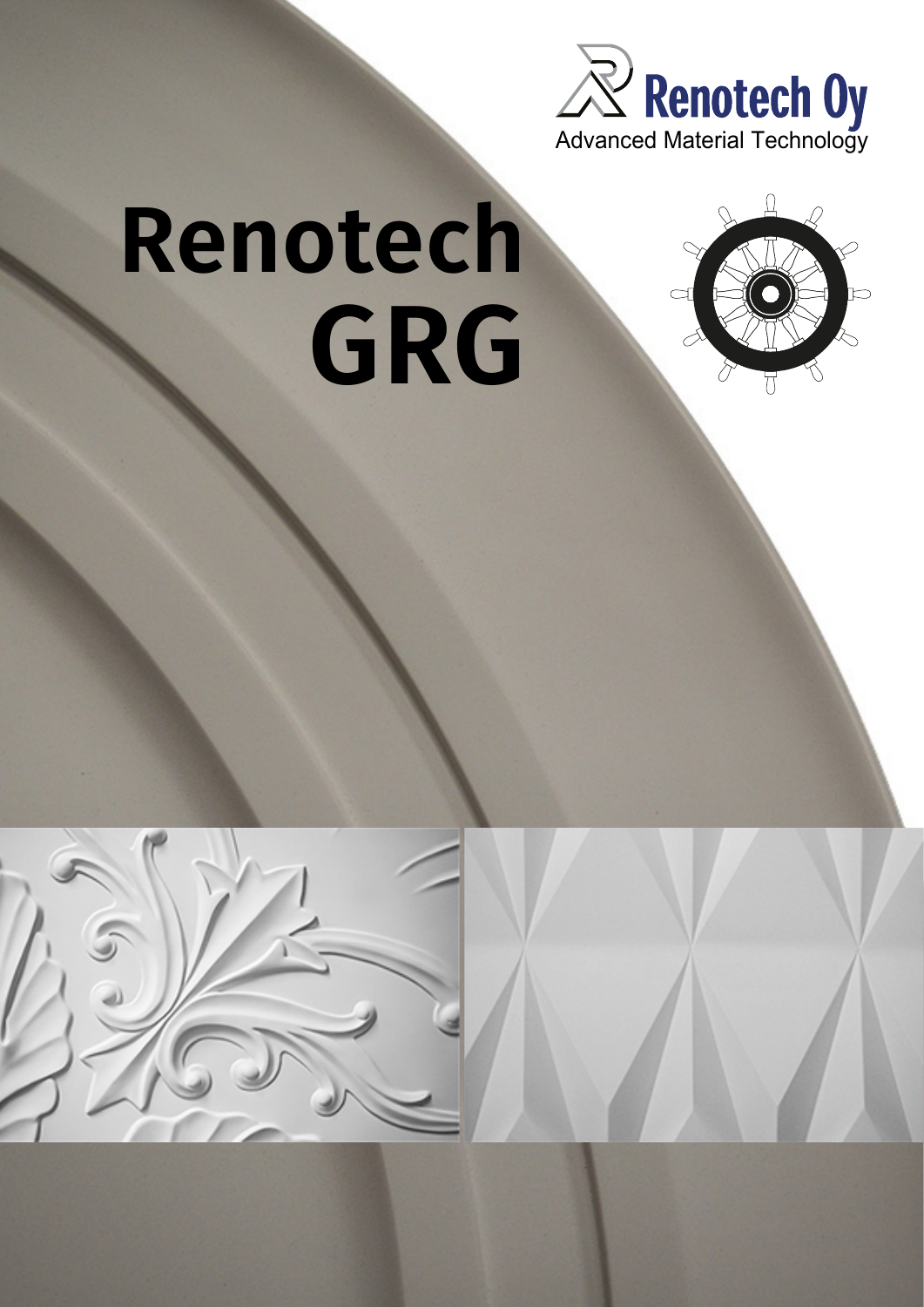## Product Description

Renotech GRG is a thin shell alpha gypsum based product. Fiberglass reinforced GRG is lightweight, durable, easy to transport and install. GRG parts are delivered fully finished and coated or uncoated to be finished on site.

The shaping possibilities of Renotech GRG are nearly endless. Large GRG elements are manufactured in parts, meaning that there's practically no limit on fully assembled element size.

Renotech GRG is ideal for creating decorative wall and ceiling panels, pillars, ceiling domes and profiles, cornices, dividers and other interior architectural elements.



## Properties and Benefits



Renotech GRG is MED approved, non-combustible (fire class A1)and lightweight (approx. 10 kg /  $m<sup>2</sup>$ ). Compared to conventional gypsum cast products, Renotech GRG is significantly lighter and stronger. Alpha gypsum, GRG base material, is finer and harder setting than conventional gypsum. GRG products are lightweight, strong, durable and easy to install. Mounting profiles are usually embedded in the element for easy fitting – the embedded profiles also act as secondary element reinforcement.

Each GRG product is cast with precise moulds which are custom made according to the specifications of each individual project. Mould precision and dimensional accuracy lowers project final cost by reducing the total installation time required.



Accurate, high quality moulds are key when producing precise and decorative GRG elements.

## Product Data

| Material base         | Alpha Gypsum                                  |
|-----------------------|-----------------------------------------------|
| Finish                | Smooth, profiled, decorative                  |
| Density               | 1600 kg/m <sup>3</sup> ±150 kg/m <sup>3</sup> |
| Weight                | $8 - 12$ kg/m <sup>2</sup>                    |
| Shell thickness       | 5 mm $\pm$ 1,5 mm                             |
| Edge thickness        | ca. 20 mm                                     |
| Embedded parts        | Stainless Steel or equiv. (if required)       |
| One Part Length       | $\leq$ 3,6 m                                  |
| One Part Surface Area | ≤ 3,5 $m2$                                    |
| <b>Glass Fiber</b>    | ca. 5 %                                       |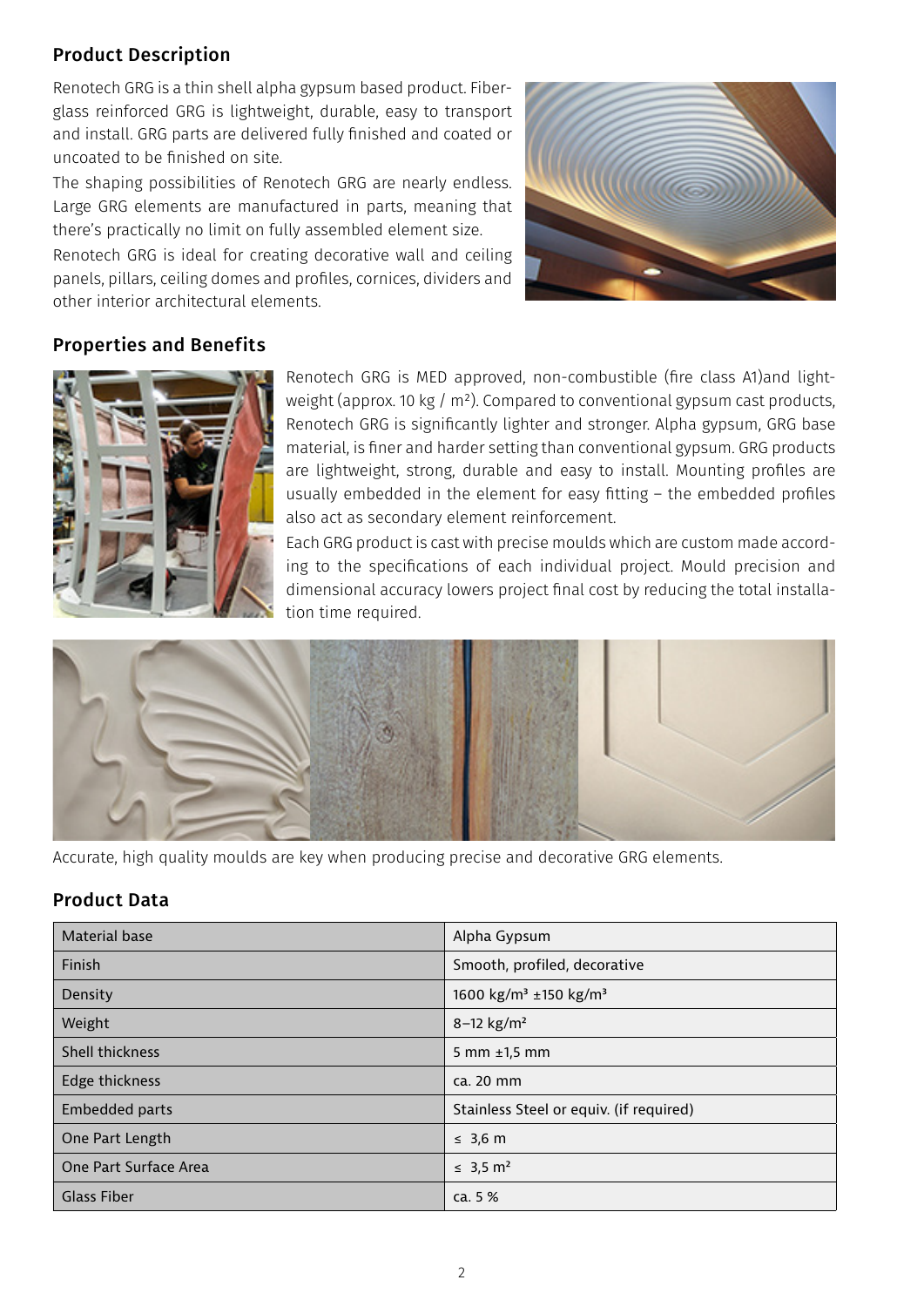### Production

#### Production Quality Assurance

Renotech Oy production is MED approved by MED Production Quality Assurance, module D. Obtaining approval requires compliance with Production Quality System, which is assessed yearly by approved third party body.



*All Renotech GRG parts are carefully handcrafted to meet MED Production Quality requirements.*

Renotech Oy has been manufacturing and supplying MED approved products for more than 20 years. Over the years, the manufacturing methods and production quality control procedures have been refined and harmonized so that the performance, durability, functionality and technical properties of the products we supply and manufacture reliably meet the requirements of the Marine Equipment Directive.

Each MED-approved Renotech GRG part is manufactured by hand in our own production facility, under the supervision of our Production Manager. We make sure that all production workers are familiar with quality assuring manufacturing methods.

Renotech GRG products are manufactured using CE-marked, A1 fire class alpha gypsum manufactured in Europe in accordance with the EN 13279-1 standard.

#### Planning

Each Renotech GRG part is designed and manufactured according to project-specific wishes, taking into account technical requirements determined by environment and intended use. In order to produce functional, high performance, durable and easy-to-install GRG elements, project planning is important. Factors such as the method of fastening, elements and adjacent materials, direction and properties of surrounding lights and possible environmental stress must be taken into account. The shape and number of GRG parts, and the placement of mounting profiles are engi-



neered so that the finished, installed element meets the architect's expectations as closely as possible. Before the actual production begins, a mock-up is usually made for the customer's evaluation. Production begins only when the mock-up, in co-operation with the customer, has been brought into aesthetically acceptable and technically and functionally durable condition.

#### Manufacture

The Renotech GRG production begins with the manufacture of moulds. Mould size, number and material are determined by what was agreed on during planning. The moulds are made of either high-quality mould sili-



cone or durable composite materials.

The functionality of each mould is tested before the actual production begins. The conformity of the testmoulded parts to the drawings (size, etc.) is reviewed. Conformity to drawings is monitored throughout the manufacturing process. Each GRG part is handcrafted.

All cast parts are inspected and finished to order. Each part is carefully packed - at the packing stage, the parts are checked again for defects before the shipment is delivered to the destination.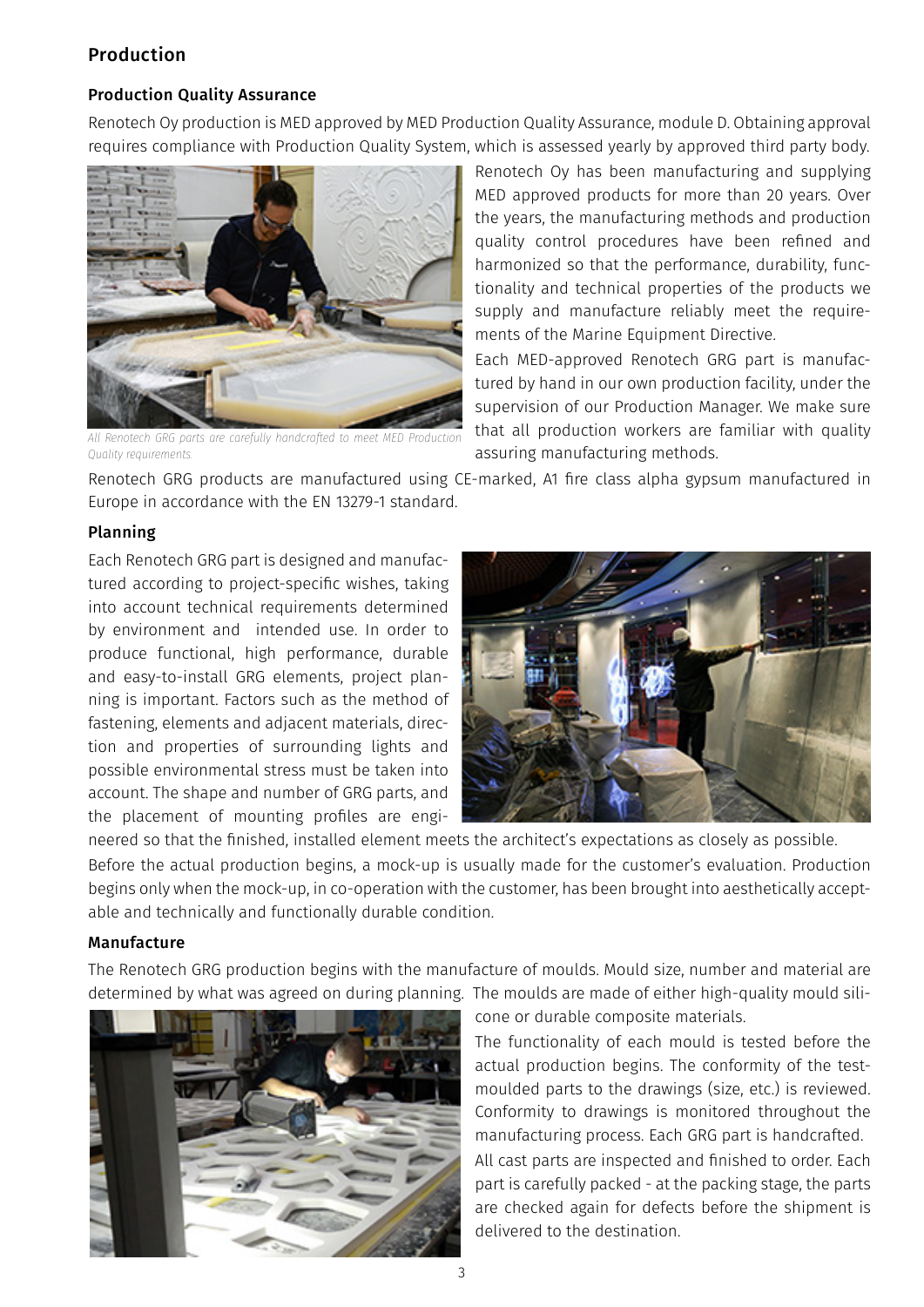# Installation

The lightweight Renotech GRG parts are designed to be as easy to install as possible.



Renotech provides installation / mounting design assistance free of charge. Installation and finishing work on site can also be included in the order. Our work team installers have longterm experience in installing Renotech GRG elements in shipyard conditions and other work site environments.

## Fastening

GRG parts are glued and fastened with screws from part edges to the backing material. Screws are inserted slightly below shell surface carefully, without breaking the thin GRG shell. Large or shaped GRG parts are equipped with embedded reinforcing mounting profiles.

Large ceiling elements are manufactured in parts and are either screwed directly to the backing structure or suspended with fasteners and steel wires. The GRG parts are connected with either overlap or butt joints. Joints are reinforced with metal bars.

Smaller, lightweight GRG parts are easily installed by just gluing.

## Finishing

The joints of the GRG assembly are finished with GRG specific gypsum filler. Any part edges not glued to the substrate are reinforced with GRG specific fiberglass and plaster. The drill holes are filled and smoothed with GRG specific gypsum filler.



Appropriately finished surface is uniform and seamless.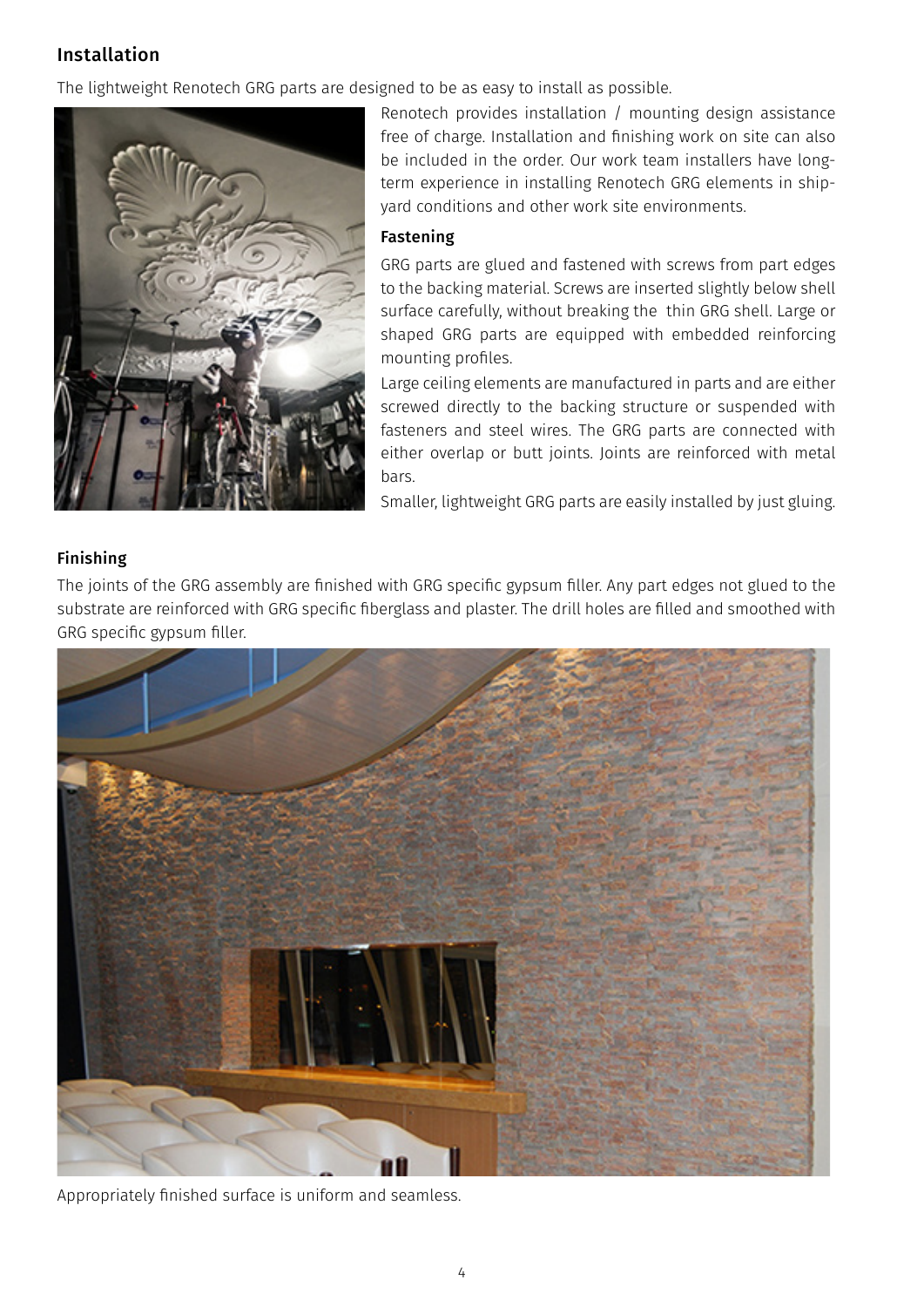#### Storage and Handling:

The delivery of Renotech GRG parts to site should be scheduled so that the storage time is as short as possible. Renotech GRG parts must be kept clean and stored indoors on a dry surface. GRG parts must not be exposed to moisture. Improper storage may distort or damage GRG components. GRG parts should not be stacked or placed leaning against each other. Protective gloves should be worn when handling unprotected GRG parts.



# 1999 Europa - Hapag-Lloyd AG<br>1999 Voyager of the Seas - Roy

- Voyager of the Seas Royal Caribbean Cruises
- 2000 Explorer of the Seas Royal Caribbean Cruises
- 2000 Costa Atlantica Costa Crociere S.p.A.
- 2000 Ulysseus Irish Ferries 2001 Carnival Spirit - Carnival Cruise Lines, Inc.
- 
- 2001 Adventure of the Seas Royal Caribbean Cruises<br>2001 Carnival Pride Carnival Cruise Lines Inc.
- 2001 Carnival Pride Carnival Cruise Lines, Inc.<br>2002 Carnival Legend Carnival Cruise Lines, Inc.
- 2002 Carnival Legend Carnival Cruise Lines, Inc.<br>2002 Navigator of the Seas Royal Caribbean Cru Navigator of the Seas - Royal Caribbean Cruises
- 
- 2002 Costa Mediterranea Costa Crociere S.p.A.
- 2003 RMS Queen Mary 2 Cunard Cruise Line<br>2003 Mariner of the Seas Royal Caribbean (
- 2003 Mariner of the Seas Royal Caribbean Cruises<br>2003 Carnival Miracle Carnival Cruise Lines Inc. 2003 Carnival Miracle - Carnival Cruise Lines, Inc.

2003 Cinderella - Viking Line

 $E=E$ 

- 2004 Finnjet Silja Line
- 2004 Birka Paradise Birka Cruise Line
- 2004 Color Fantasy Color Line
- 2005 Enchantment of the Seas Royal Caribbean Cruises

2011 Allure of the Seas - Royal Caribbean Cruises

2014 Mein Schiff 3 - TUI Cruises 2015 Main Schiff / - TIII Cruises 2016 Mein Schiff 5 - TUI Cruises<br>2016 AIDAprima - Aida Cruises AIDAprima - Aida Cruises 2017 AIDAperla - Aida Cruises 2017 Mein Schiff 6 - TUI Cruises 2018 Mein Schiff 1 - TUI Cruises<br>2019 Mein Schiff 2 - TUI Cruises Mein Schiff 2 - TUI Cruises 2019 Costa Smeralda - Costa Cruise Lines<br>2019 Hanseatic Natrure - Hanag Lloyd Cru 2019 Hanseatic Natrure - Hapag Lloyd Cruises<br>2019 Hanseatic Inspiration - Hapag Lloyd Cruis Hanseatic Inspiration - Hapag Lloyd Cruises

2020 Mardi Gras - Carnival Cruise Lines

- 2006 Freedom of the Seas Royal Caribbean Cruises
- 2007 Color Magic Color Line
- 2007 Liberty of the Seas Royal Caribbean Cruises<br>2008 Independence of the Seas Royal Caribbean
- 2008 Independence of the Seas Royal Caribbean Cruises<br>2008 Celebrity Solstice Royal Caribbean Cruises
	- Celebrity Solstice Royal Caribbean Cruises
- 2009 Celebrity Equinox Royal Caribbean Cruises<br>2009 Oasis of the Seas Royal Caribbean Cruises Oasis of the Seas - Royal Caribbean Cruises
- 2010 Disney Dream Disney Cruise Line
	- 5